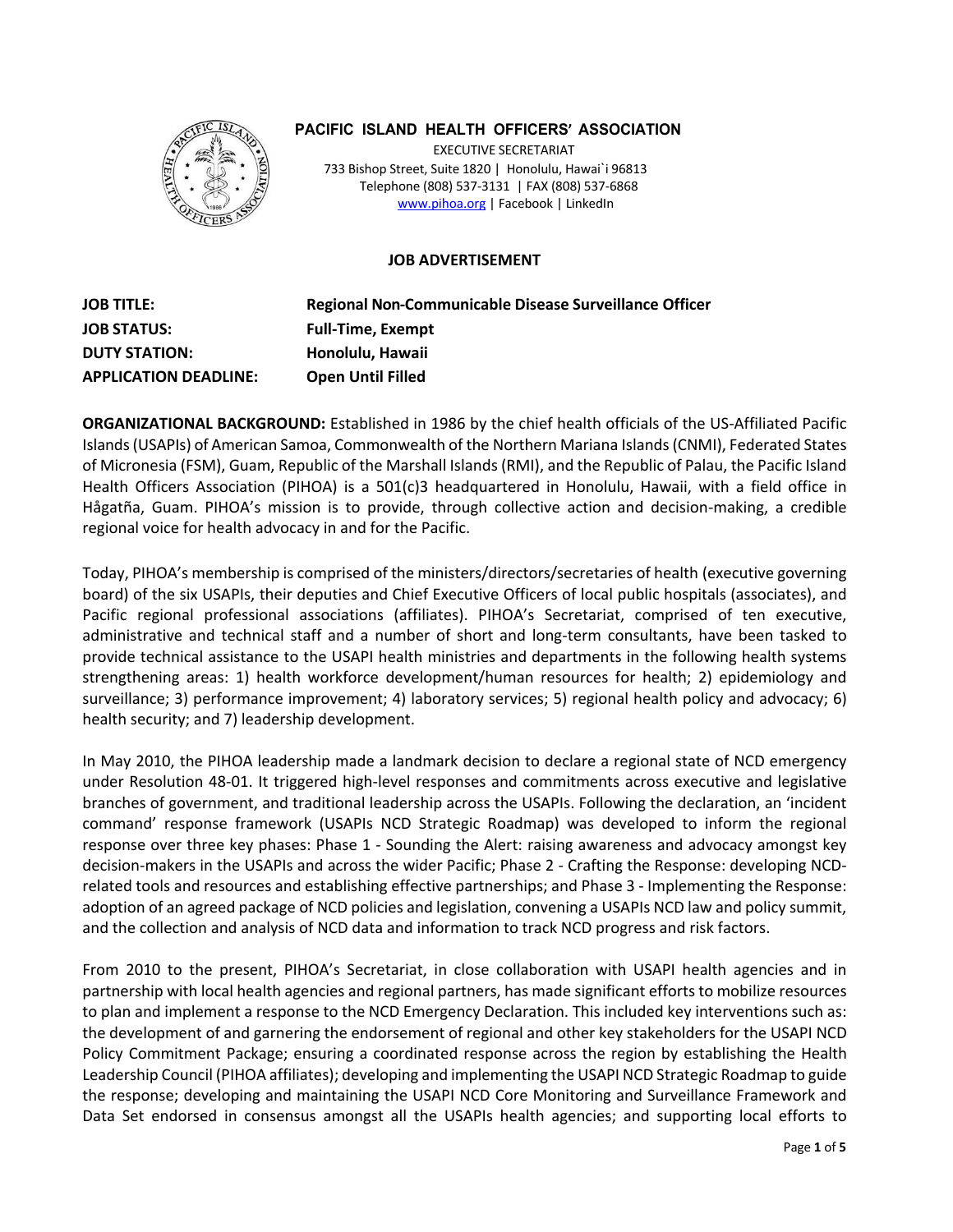strengthen state/national-level NCD surveillance systems, capacities and processes to support evidence-based policy making and program improvement.

**SUMMARY OF DUTIES:** The PIHOA Regional Non-Communicable Disease (NCD) Surveillance Officer (RNSO) is a team member of PIHOA's Regional Epidemiology Unit (REU) and will be based at the PIHOA Honolulu Office. The position and its continuation are dependent upon PIHOA's program/operational needs, satisfactory work performance, availability of funds, and compliance with applicable Federal/State laws.

Under the oversight of PIHOA's Regional Health Information Systems and Performance Improvement Coordinator (RHPIC) and direction of the Regional Non-Communicable Disease Epidemiologist (RNCDE), the RNSO will provide technical support to USAPI health agencies to strengthen regional and local NCD surveillance systems and capacities, including but not limited to: 1) NCD data analytics and reporting; 2) development and refinement of local epidemiology and surveillance systems plans; 3) improvement of local and regional NCD reporting and profiling; 3) provision of direct on-site and remote NCD epidemiological and surveillance technical support; and 4) provision of on-site and remote technical assistance (TA) for local NCD population and other survey/data collection activities. The RNSO, as a team member of PIHOA's REU, will also assist the RPHIC and RCDE via: 1) Adjunct faculty support to deliver PIHOA's Strengthening Health Interventions in the Pacific (SHIP)/Field Epidemiology Training Program (FETP) courses in interested USAPI health departments; 2) serve as a SHIP Epidemiology Mentor to coach and mentor SHIP students and graduates on an on-going basis; and 3) serve as an epidemiology/surveillance subject matter expert (SME) and mentor to PIHOA's Pacific Public Health Fellowship Program (PPHFP) Fellows undergoing SHIP training.

More specifically, the RNSO will provide scientific expertise and conduct analysis of NCD epidemiological data and interpretation of findings to inform regional and local NCD interventions and policies and local program design, improvement and evaluation. Under the guidance of the RHPIC and RNCDE, the RNSO will also support effective and meaningful collaborations with local health department and NCD program leadership and coordinators to collect, analyze and utilize data for strengthening program design, delivery and impact. When requested, the RNSO will also support the compilation of regional and local NCD statistical reports/profiles, including publications in peer-reviewed journals and presentations at national/regional/international conferences. The RNSO will also support the RHPIC and RNCDE to coordinate with other local and regional/international partners' NCD response efforts in the USAPIs. This position is required to travel extensively throughout the USAPIs, and at times, across the wider Asia-Pacific region and US mainland.

# **SCOPE OF POSITION**

- 1. **Reports to**: Regional Health Information Systems and Performance Improvement Coordinator (RHPIC) and the Regional Non-Communicable Disease Epidemiologist (RNCDE)
- 2. **Supervises**: None
- 3. **Fiscal Responsibilities**: None
- 4. **Signature Authorities**: None
- 5. **Level of Interaction**: Thisis a highly responsible, creative, and demanding position requiring a unique mix of skills and experience in epidemiology, public health, communications, education, health information, public health systems, and cultural competency. Extensive interaction with national and international health leadership, including the USAPI Directors and Secretaries of Health and regional technical partners.

#### **MAJOR DUTIES AND RESPONSIBILITIES**

1. Validates the integrity of NCD data from the USAPIs, including analysis of epidemiological data and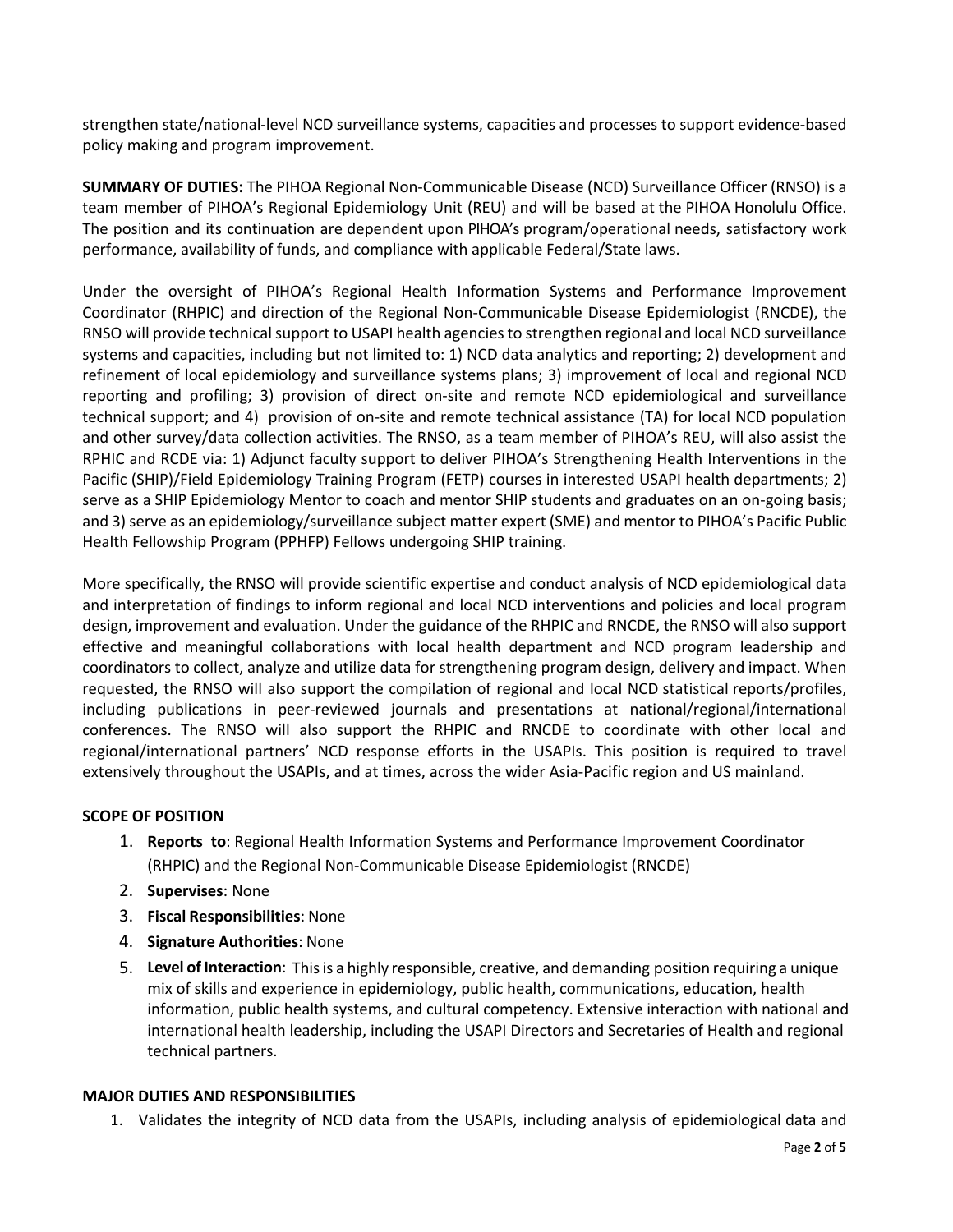interpretation of findings to inform regional and local interventions and policy strategies.

- 2. Conducts field projects, research and other special studies to collect and analyze NCD surveillance data to track NCD risk factor indicators (e.g., prevalence, time trends on various populations), including identifying factors associated with morbidity and mortality. This may include setting up programs and/or using various software to perform complex analysis of data and to generate data summaries, tables, charts, and other graphic displays.
- 3. Provides direct on-site and remote technical support to USAPI health agency epidemiology and surveillance staff in the collection, analysis and interpretation of NCD epidemiological and surveillance data and findings, including (and as needed) the preparation of written reports, policy briefs and publications.
- 4. Assists with the implementation of PIHOA's USAPI regional surveillance initiatives, including the USAPI Regional NCD Surveillance Framework and Data Dictionary, which includes direct support to USAPI health agencies to refine and implement their respective national and state NCD Surveillance Plans and ensure they continue to link to and inform regional surveillance processes. This includes support to USAPI health agencies to review and/or compile their respective bi-annual Monitoring Alliance for NCD Action (MANA) policy reports and associated dashboards, and to support the RNCDE to develop, refine and update PIHOA's Regional NCD Surveillance Data Dashboard.
- 5. Assists the RNCDE to work in close collaboration with local health departments to plan and conduct local NCD and NCD-related population-based surveys (e.g., NCD hybrid surveys, walkability assessments, high school behavioral risk surveillance surveys, etc.)
- 6. Serves as Adjunct Faculty for SHIP and Epidemiology Mentor to SHIP students and graduates, including coaching and mentorship support for students' publications and other special project efforts as part of their SHIP program completion requirements.
- 7. Supports opportunities to strengthen systems and capacities for NCD-related health informatics, including exploring and applying appropriate technologies and platforms that may be useful for the Pacific regionally and nationally.
- 8. Supports the RHPIC and RNCDE to liaise with PIHOA Associate and Affiliate member organizations, such as the USAPI public hospitals, Pacific Islands Primary Care Association (PIPCA), Cancer Council of the Pacific Islands (CCPI), and other regional technical partners such the University of Hawaii, Pacific Community, and the World Health Organization Pacific, to build coherence between PIHOA's NCD monitoring and surveillance activities and their respective and similar NCD surveillance efforts in the USAPIs.
- 9. When requested, supports the RNCDE to compile and deliver timely, quality and comprehensive NCD surveillance and associated data and policy progress reports as required to meet grant conditions, program evaluation requirements, and progress reporting to PIHOA's Governing Board and Secretariat Executive team.
- 10. Performs other duties as assigned, appropriate to the scope and skill sets of the position.

# **PRIMARY QUALIFICATIONS**

- **Education:** Master's degree in Epidemiology, or related field such as health statistics, biostatistics, or health informatics from an accredited academic institution.
- **Job Experience:** A minimum of two (2) years of practical epidemiological work experience; or an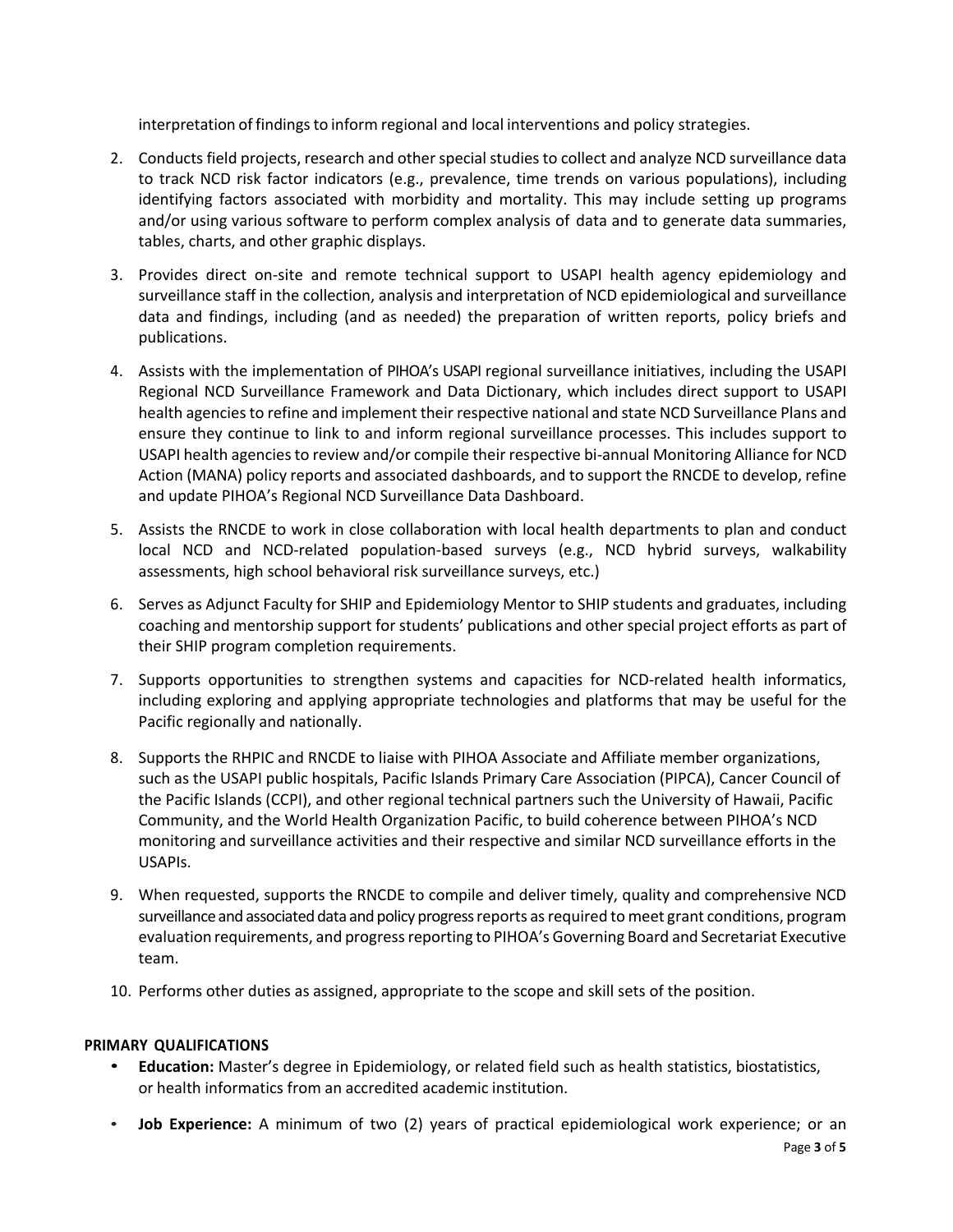equivalent combination of education, training and experience provided that the minimum degree requirements are met. Experience in designing, conducting, evaluating and interpreting epidemiological studies or investigations is required. Knowledge of NCDs and best practices in NCD surveillance and control, including interpretation and evaluation of statistical data to improve NCD program design and impact is highly preferred.

- **Job Knowledge:** Familiarity with US non-profit/501(c)3 administration and US federal guidelines for non-profits is a plus; intermediate to advanced knowledge of the principles and best practices of public health including health service delivery and health professional development in low-resource settings; experience in working with and supporting multi-disciplinary teams working across multiple locations; able to effectively communicate with respect and diplomacy with a range of people from differing backgrounds, value systems, cultures, religious affiliations, and varying degrees of Englishspeaking and writing competencies; proficiency in statistical computer software packages and applications for data analytics is required, including applicable knowledge of epidemiological practices, analytical methodologies and procedures; and, familiarity with relevant medical terminology, and understanding of human development and disease theory.
- **Other Requirements:** Must have advanced English written and oral communication skills; must be proficient in Microsoft Office software applications (e.g., MS Office Excel, PowerPoint, Word, Outlook and Access).
- **Travel:** Must be willing and able to travel in the US mainland, Asia-Pacific region and internationally, when required, with possible long durations away from home duty station, including working in lowresource settings.
- **Citizenship and Other Requirements:** Must be a US citizen, or have valid US Green Card, US Permanent Residency Card, Resident Alien, or other relevant US visa that allows for residency and employment in the US and its territories. Please be advised that PIHOA does not pay for passport and visa expenses. These will need to be valid and in good standing prior to PIHOA employment. PIHOA reserves the right to conduct security and background checks on successful applicants. Must possess a valid driver's license.

# **PREFERRED QUALIFICATIONS**

- Doctorate degree in Epidemiology, or equivalent, from an accredited academic institution
- Knowledge of and experience working in the Pacific region
- High degree of professional judgment to analyze, develop, and present work; monitor and evaluate implementation of programs; analytical skills, problem-solving ability, and creative thinking
- Ability to work in and across diverse teams and demonstrate flexibility of schedule across multiple time zonesto achieve optimal and quality results; balanced, open professional work style that includes both (1) teamwork and active, supportive participation, (2) leadership and individual initiative, and (3) sound and professional judgement and conduct
- Advanced oral and written communication skills; ability to deeply understand technical details and associated nuances, and effectively communicate strategic insights to leadership
- Demonstrated experience working with a wide range of development partners, including multilateral and bilateral donors, development agencies, as well as private foundation and civil society
- Demonstrated ability to work effectively and with respect in culturally diverse, traditional and rural settings in the Pacific region and/or in developing low-resource countries
- Adaptive and flexible to work in a wide range of challenging and low-resource settings and healthcare